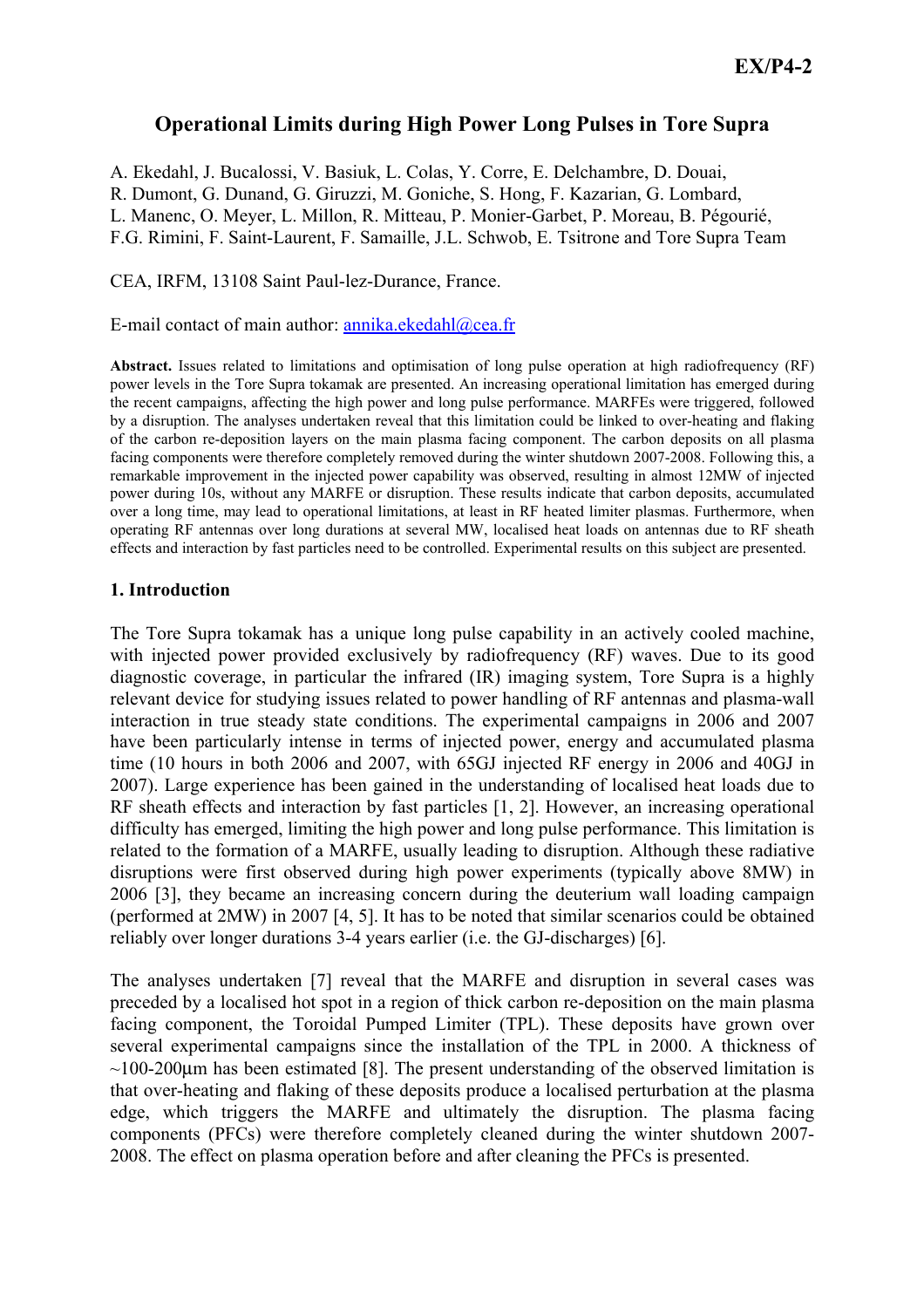Another subject relevant to long pulse RF operation (although not related to the issue of carbon deposits), are localised heat loads on antennas due to RF sheath effects and interaction by fast particles. Some experimental results are presented in this paper. Closely correlated to the antenna heat loads is the coupling of RF waves, which is dealt with in another paper [2].

## 2. Experimental observations

The two scenarios analysed for this work are the following: The first one, aiming at high power long duration discharges, consisted of a combination of Lower Hybrid Current Drive (LHCD) and Ion Cyclotron Resonance Heating (ICRH), at high plasma current and density (I<sub>P</sub> = 0.8-1.0MA and  $n_e/n_G \sim 0.8$ ). This has resulted in 9.5MW coupled for  $\sim 30$ s in repetitive discharges [1, 3]. The second scenario, aiming at loading the vessel walls with deuterium in a campaign dedicated to fuel retention studies [4, 5], used pure LHCD discharges at 2MW for up to 120s at I<sub>p</sub> = 0.6MA and n<sub>o</sub>/n<sub>G</sub> ~ 0.5. The particularity of this campaign was that no conditioning was carried out during the ten days experiment. This corresponded to five hours of plasma, which roughly equals one normal year of plasma operation in Tore Supra.



FIG. 1. Evolution of main plasma parameters in  $\#38422$ , showing a hot spot on the TPL and terminating in disruption. Bursts of carbon are seen when the hot spot appears.



FIG. 2. IR images of one TPL segment, taken at 9.8s (before the hot spot first appears) and 11.34s (100ms before the disruption). The hot spot is localised on the high field side.

In the steady-state phase of the discharges, the radiation pattern (mainly due to carbon) is poloidally asymmetric, with its maximum localised near the surface of the TPL, at the bottom of the torus. In both scenarios a sudden, strong increase in radiation and the formation of a MARFE could be observed, as indicated by a rapid shift of the radiation maximum from the TPL towards the high field side [3]. A detailed analysis of the thermal behaviour of the carbon deposits on the TPL has been carried out, using infrared (IR) imaging as the main tool [7]. The IR cameras view almost four out of the 18 toroidal TPL segments. The five RF antennas (two LHCD and three ICRH) are also monitored by IR cameras, which allow distinguishing specific phenomena, such as arcs on front of the waveguides. To complement the IR analysis, ultraviolet (UV) spectroscopy measurements (of CIV, OIV and FeXV) are made along an equatorial line of sight [9].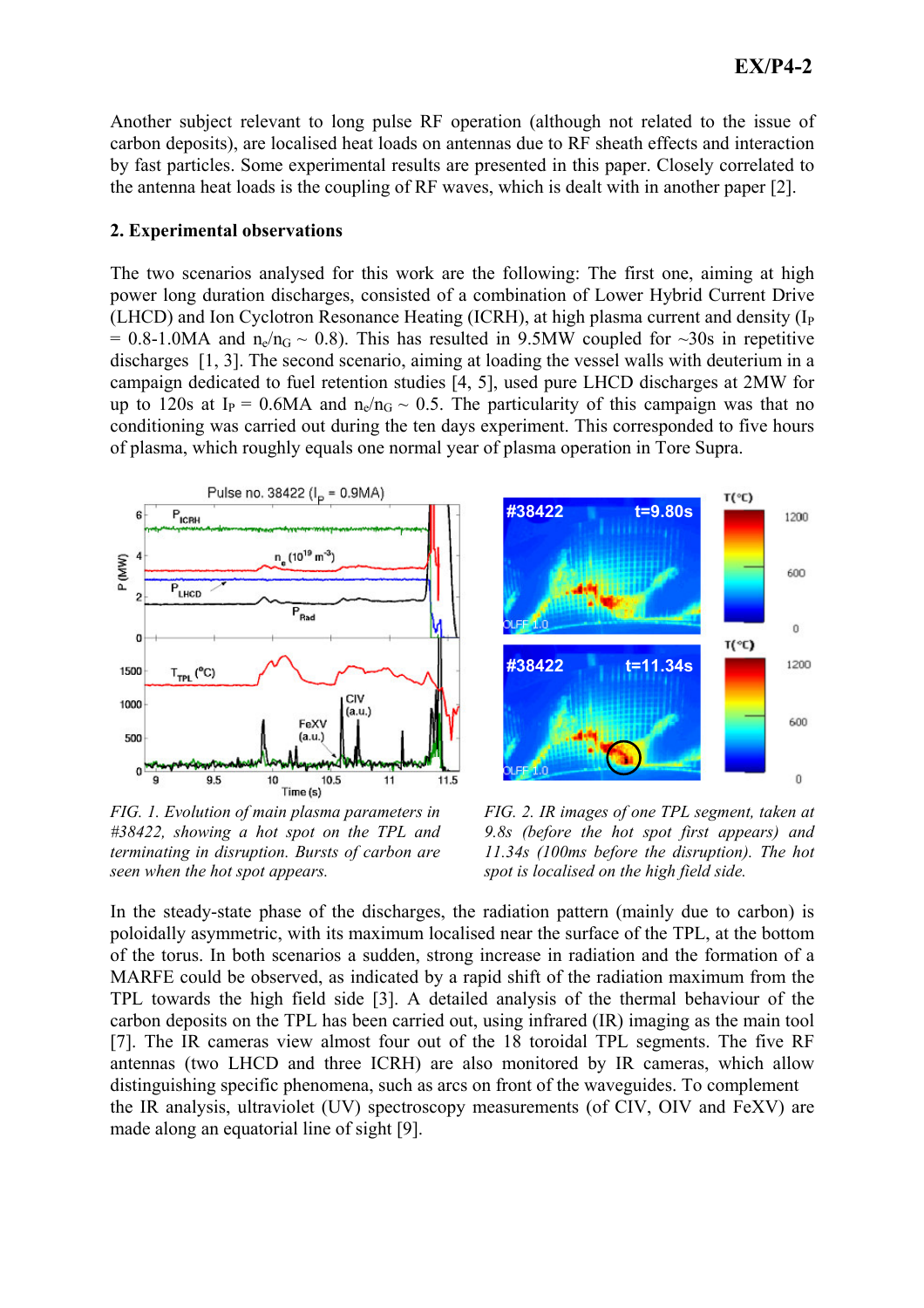More than 140 disruptions have been analysed using IR imaging. A common feature observed prior to the disruptions is the appearance of a small  $({\sim cm}^2)$  hot spot, clearly localised in a zone of thick carbon re-deposition on the TPL. Fig. 1 shows the time evolution of the main plasma parameters during a discharge with 8MW of additional heating power. All parameters remain constant from 7s up to 9.9s, with a radiated power fraction of  $P_{Rad}/P_{Tot} \sim 22\%$ . At 9.9s, a hot spot appears in the carbon re-deposition zone on the high field side (HFS) of the TPL, as revealed by an IR camera (Fig. 2). Fig. 2a shows the IR image at 9.9s, before the hot spot appears. The highest temperatures are obtained for the carbon re-deposition zones close to the heat flux zones. Fig. 2b, taken at 11.34s, reveals that a hot spot has appeared close to the high field side of the TPL. The plasma disrupts at 11.5s. The bursts of CIV, observed through an equatorial line of sight, are correlated with the shift of the radiation from the TPL towards the mid-plane. The CIV emission, usually located close to the TPL and far from the line of sight of the spectrometer, then suddenly enters into the line of sight.

The appearance and evolution of a hot spot on the TPL for another high power discharge  $(\#37613)$  is demonstrated in Fig. 3. The images are obtained by subtracting the IR image frame taken during the quiet phase from the later frames with hot spots. The hot spot suddenly appears at 14.59s. During the following  $\sim 100$ ms, the hot spot grows and shifts towards the HFS edge of the TPL. This is accompanied by a small increase in electron density and radiated power. At 14.7s, a MARFE is triggered and the radiation shifts from the TPL towards the mid-plane. The IR image in Fig. 3, taken at 14.71s, shows a largely extended hot spot as well as ejection of flakes from the over-heated zone. The modification of the radiation pattern is also observed through the sudden increase in line brightness of FeXV, CIV and OIV, measured along the mid-plane. During the MARFE, the coupling characteristics for the RF antennas change and the heating power is reduced by the antenna protection systems. A disruption often occurs, as the radiated power exceeds the input power.



FIG. 3. Temperature difference of the hot spot, with respect to the temperature at 14.5s, at three different times before the disruption in  $#37613$ .

# 3. Evolution during the deuterium wall loading campaign

During the experiment dedicated to fuel retention studies (the DITS campaign), identical discharges were carried out during ten days without any conditioning between. A carbonisation and boronisation were carried out only before the start of the experiment. During the first  $\sim$ 3000s of plasma, the concentration of oxygen and iron increased continuously to return to the pre-boronisation level, while the carbon concentration and the radiated power remained constant [4, 9]. As described in [4, 5], the main operational limit encountered during this campaign was the increasing frequency of radiation events, defined as  $\Delta P_{\text{Rad}}$  > 20%, as well as an increasing frequency of disruptions.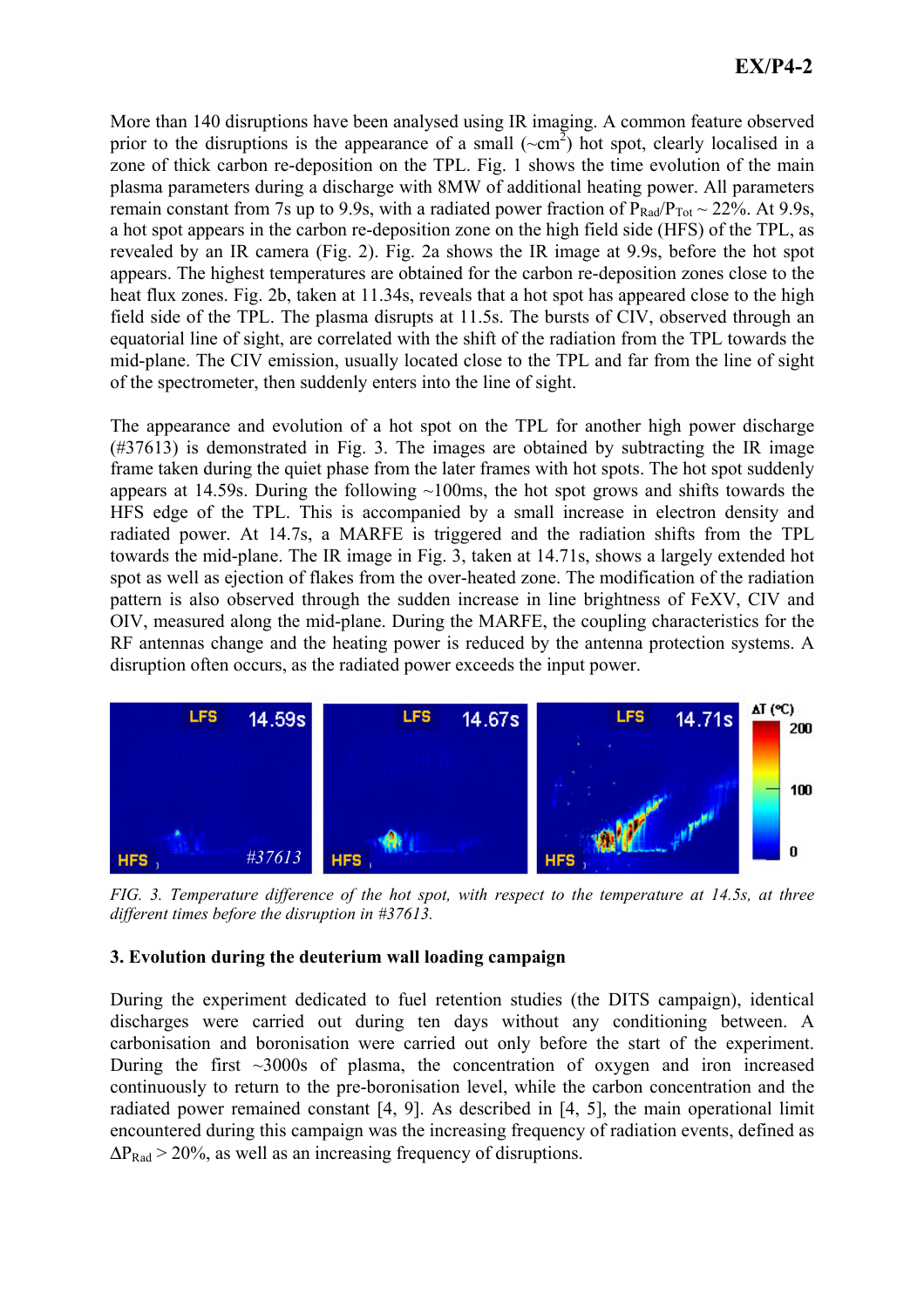Several cases of localised hot spots on the TPL were observed before the disruptions, similarly as in the high power experiments carried out the year before. In addition, an extensive analysis of the CCD camera images confirms that most of the flaking events originated from the TPL [10]. Eventually, it proved necessary to reduce the LHCD power from  $2MW$  to  $\leq 1.8MW$ , in order to be able to run through the discharges without disruption. Consequently, the frequency of radiation events as well as the disruption frequency decreased.

## 4. Localisation of hot spots

For each disruption exhibiting a hot spot, the toroidal and poloidal location of the TPL tile where the hot spot was first detected was identified. The hot spot locations were then all brought into the same figure, showing one TPL segment, in order to get an overview for the two experimental scenarios. The result is shown in Fig. 4. In the first scenario, characterised by high power RF heating at high plasmas current, the distribution of the hot spots is quite equal between the outer and inner zones of thick carbon re-deposition (Fig. 4a). A hot spot was found in 20 out of the 84 disruptions analysed (i.e.  $\sim$ 24%). This is consistent with the fact that only four out of the 18 TPL segments (i.e.  $\sim$ 22%) are viewed by IR cameras.

In the scenario used during the deuterium wall loading campaign (DITS), with pure LHCD at lower plasma current, the hot spots clearly occurred on the inner carbon deposit zone, close to the HFS of the TPL (Fig. 4b). A total of 59 disruptions were analysed. Localised hot spots were observed in 12 disruptions (i.e.  $\sim$ 20%). From the 59 disruptions one could remove ten, which were rather due to the formation of an arc in front of the grill mouth on the LHCD launchers following the detachment of a carbon flake from the launcher side protections. The percentage of disruptions with a hot spot then becomes  $\sim$ 24%, which is again consistent with the IR camera coverage. In this second scenario, it could be well identified that the hot spot originated at the border between the heat flux zone and the private zone. In some cases the hot spot originated from a region close to the plasma contact point.



FIG. 4. Distribution of hot spots, preceding the disruptions. (a) High power RF heating at  $I_p = 0.8$ -1.0MA. (b) Pure LHCD discharges at  $I_P = 0.6MA$ .

## 5. Plasma operation with clean PFCs

In order to investigate the role of the carbon deposits on the operational limitations, the deposits on the TPL and on all other main plasma facing components were completely removed during the winter shutdown 2007-2008. This included the TPL surface and the gaps between the tiles, all protection limiters on the RF antennas, and the bumpers on the inner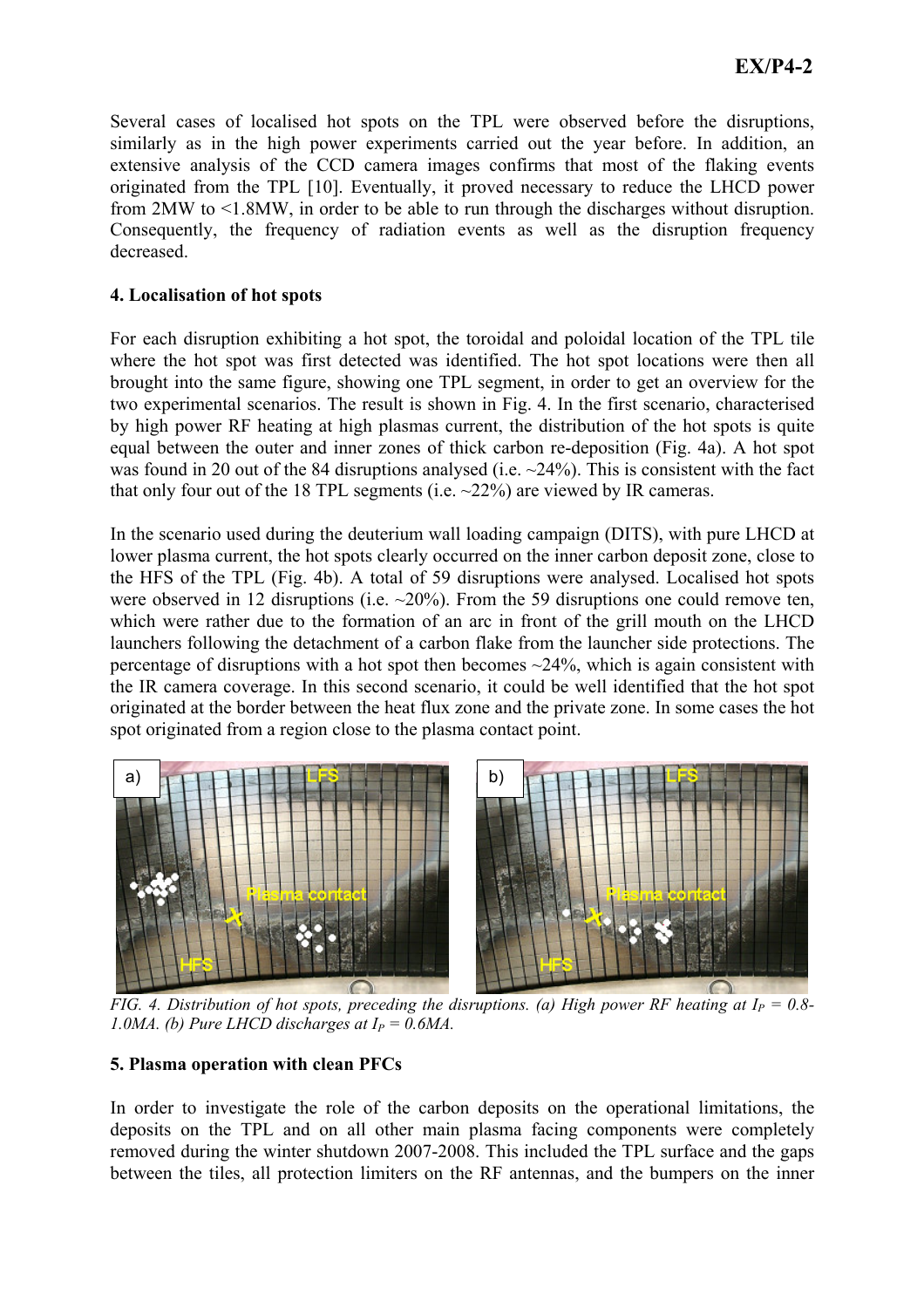wall. A total of  $\sim 800g$  of carbon dust was thus removed from the chamber. The cleaning was performed by hand by four teams of two people, equipped with a gas mask for protection against carbon dust inhalation, and using tungsten carbide scrapers and vacuum cleaners.

This thorough cleaning procedure had a dramatic impact on the operation of the tokamak. The plasma restart phase, which was carried out in a similar scenario as in the earlier years and characterized by similar impurity content, was much faster. After the ohmic restart, the RF heating systems were brought onto plasma for conditioning on plasma discharges. Following a boronisation, high power operation with combined LHCD and ICRH was performed. In contrast to the preceding campaigns, less than ten discharges were sufficient to attain an injected power level of  $>10MW$ , without a single disruption. In a subsequent day, the same power level could be attained after three discharges. No signs of the previously observed phenomenology (hot spot, flaking, MARFE, disruption) have been observed during all the restart and power increase phases in 2008. A comparison of this power increase phase with one the presence of carbon deposits (2006) is shown in Fig. 5. The sequence of discharges in the DITS campaign (2007) is also shown. The filled points correspond to discharges ending in disruption or early termination. In 2008, the power increase phase was much faster, due to the absence of disruptions. As a result, a discharge with close to 12MW of total heating power, with duration of 10s has been obtained, which is a new record for Tore Supra (Fig. 6). This result has demonstrated the importance of operating with clean PFCs, at least in limiter plasmas using RF heating.





FIG. 5. Injected power versus number of pulses for two plasma restart campaigns: Before cleaning (2006) and after cleaning (2008).

FIG. 6. Time evolution of plasma parameters in the highest power discharge obtained in 2008, with close to 12MW during 10s.

#### 6. Antenna heat load during high power operation

Another subject relevant to long pulse RF operation (although not related to the issue of carbon deposits), are localised heat loads on antennas due to RF sheath effects and interaction by fast particles. In particular, ripple induced losses of energetic ions, due to the strong magnetic ripple in Tore Supra, can cause heat load on the plasma facing components. There are two loss mechanisms: firstly the direct ripple losses, which in the Tore Supra CIEL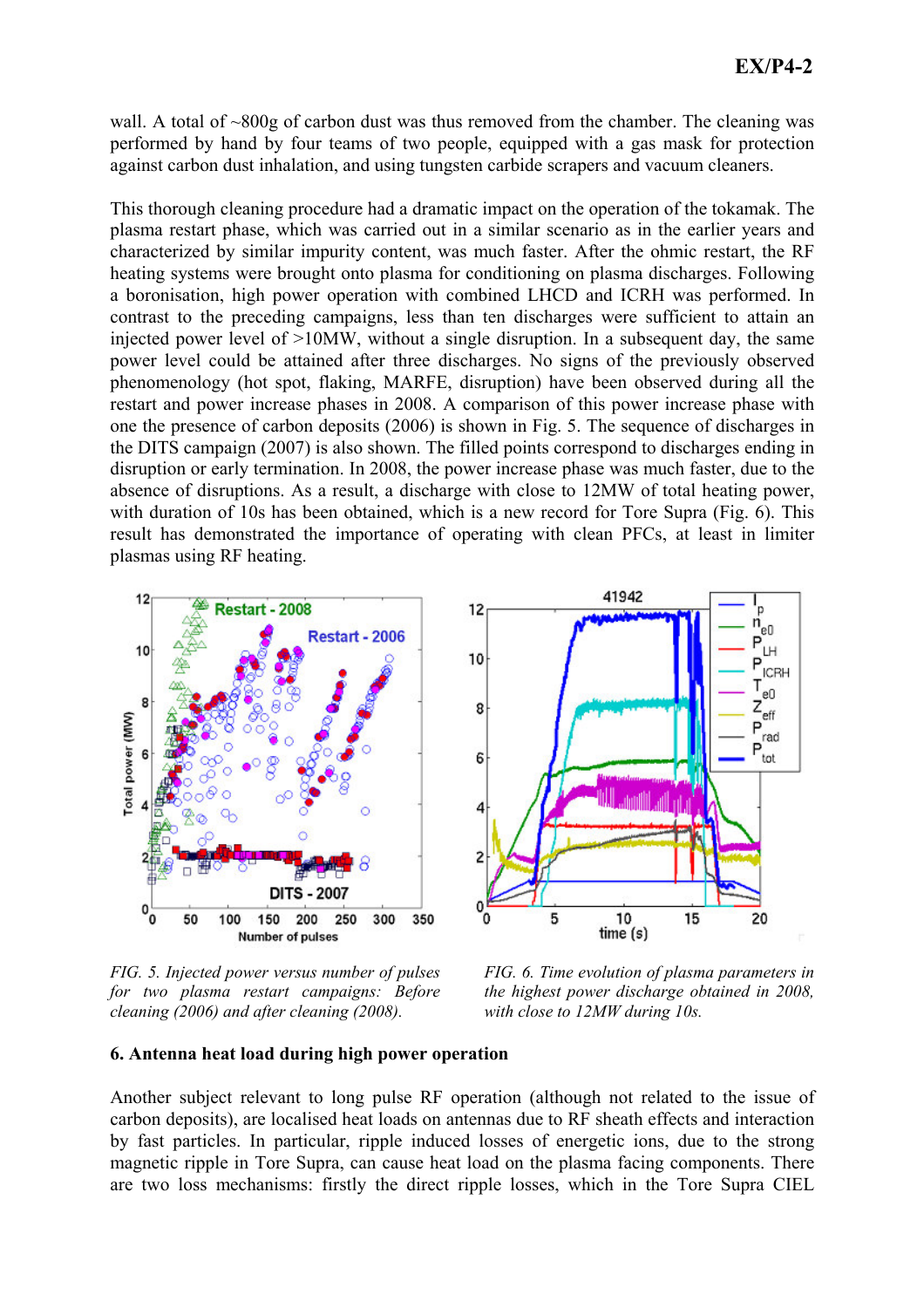configuration are directed towards the bottom of the tokamak, and secondly stochastic diffusion of the fast ion orbits due to the magnetic ripple [11]. The latter effect can produce fast ions that impinge on the low field side, below or at he mid-plane. This is in particular evident on the IR images of the LHCD grills [1], and as already observed in JT60-U [12]. The extra heat flux on the Tore Supra LHCD launchers can be  $\sim 1$ MW/m<sup>2</sup> in scenarios at low current (I<sub>P</sub> = 0.6MA) and low density ( $n_e < 3*10^{19}$  m<sup>-3</sup>).

In order to optimise the further the high power scenario (at 0.9MA) and reduce antenna heat loads, a scan in the hydrogen minority concentration was performed in 13 consecutive discharges at identical power levels  $(2.8MW$  LHCD + 4.8MW ICRH). The highest ratio of  $n_H/(n_H+n_D)$  injected was 14%. This corresponded to ~11% measured by the neutral particle analyser (NPA). Fig. 7a shows the temperature increases of the ripple protections located at the bottom of the tokamak, which are subject to the direct ripple losses. The dependence on the hydrogen minority concentration seems in qualitative agreement with the modelling carried out for Tore Supra [13]. The temperature increase of the hot spot on the LHCD launcher, identified as interaction by fast ions, has the opposite behaviour (Fig. 7b). As expected, the heat load decreases when increasing the hydrogen concentration from low values to intermediate values (from  $\sim$ 3% to  $\sim$ 7%). The fact the heat load increases again when going above  $\sim$ 7% could possibly be due to finite larmor radius effects [14]. Fig. 7 indicates that an optimum in hydrogen minority concentration allows minimising the heat load on the antennas, which may be required if extending the pulse duration to hundreds of seconds.



FIG. 7. Temperature increase of an ion ripple protection (a) and on a LHCD grill (b) during a scan in hydrogen minority concentration.

Increased metallic impurity content of the plasma, in particular iron, was seen as more hydrogen was puffed in the discharges (Fig. 8). Bursts of metallic impurities were occasionally observed, as well as a higher base level. The single pass absorption, calculated with the METS code [15], indicates that good absorption is  $(\sim 90\%)$  would be expected if a fast ion tail has developed. However, in absence of a fast ion tail, the single pass absorption drops to  $\sim$ 30%. It is possible that parasitic absorption in front of the antenna can take place in such conditions. Fig. 9 shows that both the coupling resistance and the temperature of the upper left antenna corner, i.e. the zone sensitive to heat loads due to sheath rectification [16], increase when going to high higher minority concentrations. These two measurements could indicate that the density in front of the ICRH antenna is increasing. It has to be noted that no increase in density is observed in front of the LHCD launchers during the phase with LHCD alone. The modification observed seems therefore to be an effect purely due to ICRH.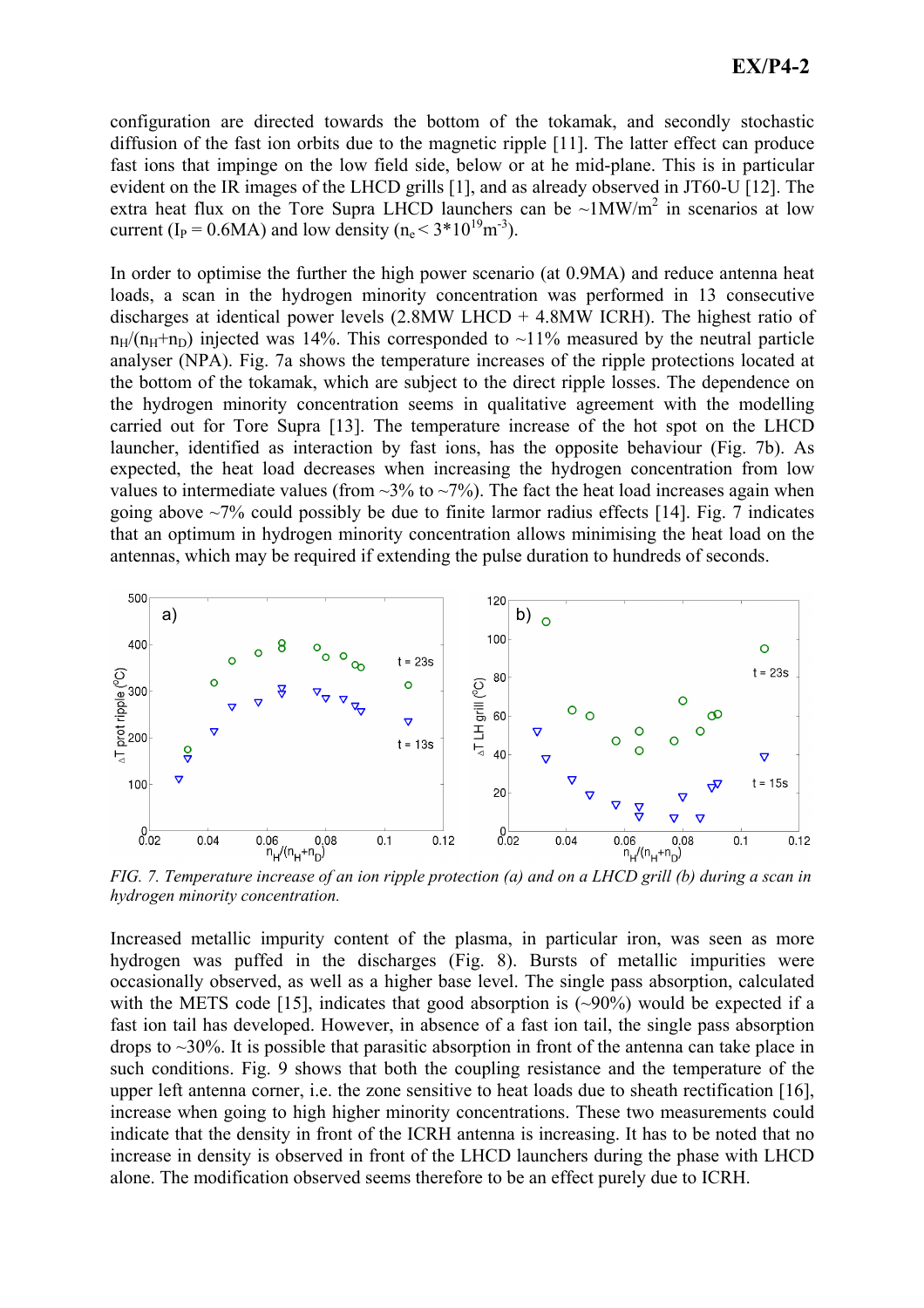

FIG. 8. FeXV line brightness as a function of hydrogen minority concentration. An increase is seen at high concentrations during ICRH.



FIG. 9. Coupling resistance and temperature (from IR measurements) of the upper left corner of an ICRH antenna.

## 7. Summary and outlook

The Tore Supra tokamak is still a unique device for studying plasma-wall interaction issues in true steady state conditions, in an actively cooled machine. In view of future devices, reliable tokamak operation is becoming an increasingly important research issue. In this domain, the recent Tore Supra experiments have given a crucial insight to the impact of carbon deposits on the tokamak operation. Indeed, after removing the carbon re-deposition layers from all PFCs, a remarkable improvement in the injected power capability was obtained. This indicates that deposits, as accumulated over a long time of plasma operation, could become a serious concern in next step devices, running repetitive discharges over long durations.

Due to its long pulse capability. Tore Supra offers a good opportunity to investigate power handling of RF antennas and plasma-antenna interaction phenomena in long discharges. Knowledge in this area is essential in order to extrapolate to the requirements needed for RF systems in next step devices. Experience has been gained in the understanding of localised heat loads due to interaction by fast particles and RF sheath effects. The Tore Supra programme is soon entering a new phase, consisting of an upgrade of the LHCD system (the CIMES project [17]). This upgrade will provide  $\sim 6MW$  of CW LHCD power and will allow to perform full non-inductive discharges at higher plasma current and/or density than before.

## **Acknowledgements**

This work, supported by the European Communities under the contract of Association between EURATOM and CEA, was carried out within the framework of the European Fusion Development Agreement. The view and opinions expressed herein do not necessarily reflect those of the European Commission.